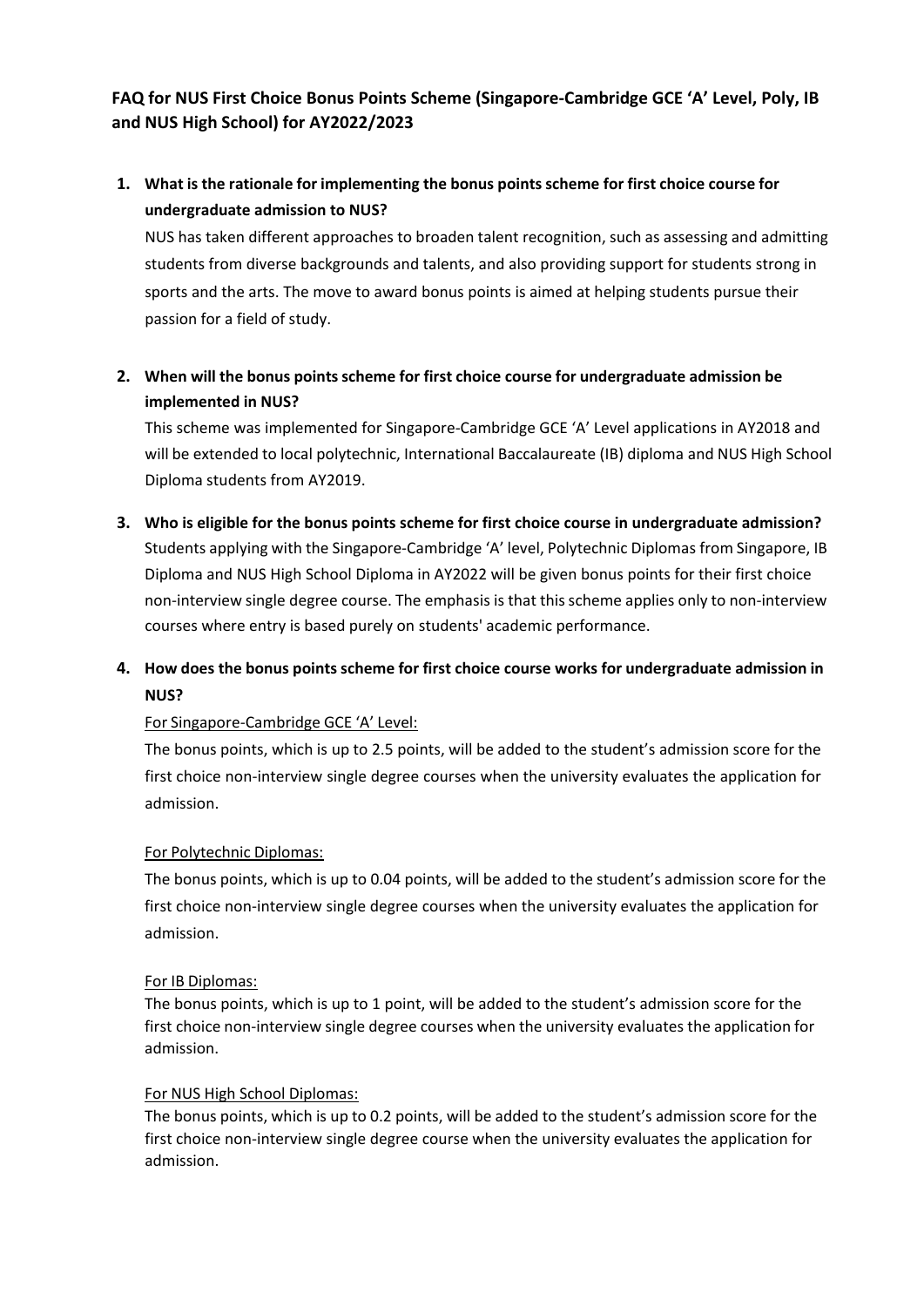#### **5. Does the new bonus points scheme result in higher admission cut-off (requirements) for AY2022?**

Admission to NUS is based on academic merit and open competition among the applicant cohort. The admission criteria varies from year to year depending on the applicants' performance.

#### 6. I can select several courses in the application form for admission. How do I rank the choice of **courses I wish to be considered?**

Applicants will be considered for admission based on their preferred course choices ranked from first to last choice, i.e. if an applicant does not meet the admission requirements for his first choice, he will be considered for his second choice and so on.

However, this excludes the following courses:

- a. Medicine, Dentistry and Law besides meeting course prerequisites, applicants are required to rank these courses within the first and second choice to be considered for shortlisting for test/interview (the only exception granted is when applicants place Law as their third choice with Medicine and Dentistry as their first two choices).
- b. Architecture, Landscape Architecture, Industrial Design, and Nursing besides satisfying course prerequisites, applicants are required to rank these courses within the top 3 choices in order to be considered.
- c. Philosophy, Politics, and Economics (PPE) Programme applicants are required to submit their application essay to PPE Direct Entry Portal by the stipulated deadline

Under the first choice bonus points scheme, no bonus points will be awarded for the first choice of course for these interview-based courses, which are dependent on the outcome of interviews and/or aptitude tests.

#### **7. What is the difference between aptitude-based admissions and the first choice bonus points scheme?**

Aptitude-based admissions consider factors in addition to academic grades, including ability and interest in a relevant subject, work experience, leadership and community service. Applicants must meet a minimum level of academic competence, and may be offered any of their choice of courses that they applied to, after the faculty considers their suitability and in some cases, assesses them through tests and interviews. The first choice bonus points scheme, on the other hand, gives consideration to the first choice of course that a student has applied to and provides additional points for direct admission to the course. This scheme is aimed at helping students pursue their strong interest and passion in a specific field of study.

## 8. If a student with least competitive set of result ranks Pharmacy as first choice, does that mean he **is better than a student who has a set of better results but ranks the same course as his second choice?**

Applicants will be considered for admission based on their preferred course choices ranked from first to last choice. Under the First Choice Bonus Points scheme, bonus points will be awarded for the first choice of course (applicable to non-interview based courses) to help students pursue their passion for a field of study.